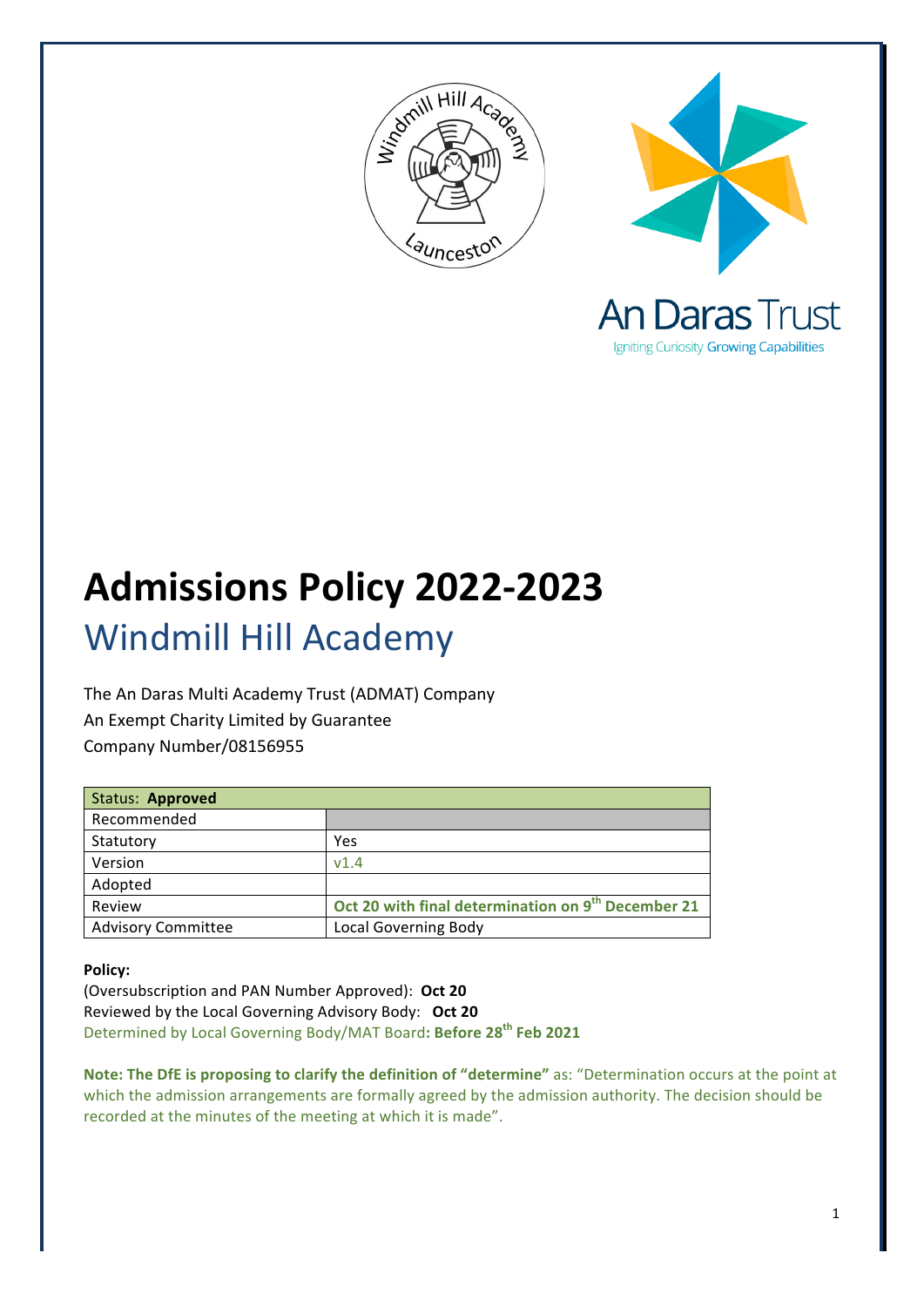# **Admissions Policy 2022-23**



## **1 Introduction**

- 1.1 Our Local Governing Body / MAT Board of Directors are the admission authority for the academies within the An Daras Multi Academy Trust. They set the Admissions Policy for individual member academies. All decisions regarding the admission of children into member academies are made by a committee consisting of the Local Governing Body and MAT Board of Directors. In determining the Admissions Policy, the member academies and the An Daras Trust comply with current legislation.
- 1.2 Our Local Governing Body and MAT Board of Directors applies the regulations on admissions fairly and equally to all those who wish to attend this academy. They also follow the requirements of the appropriate rights and equalities legislation. The School Standards and Framework Act 1998 introduced a new framework for school admissions as of September 2000. This was later revised in the Education Act of 2002. Our Admissions policy conforms to the regulations that are set out in that Act and are further explained in the statutory School Admissions Code of Practice and the statutory Appeals Code of Practice. These were revised in January 2003 and come into force in September 2004. In writing this policy we have considered the Department for Education's latest Admission Code which came into effect from 2014. Admissions Code 2014 can be viewed at: www.gov.uk/government/publications/school-admissions-code--2
- 1.3 This document sets out to clearly state the following regarding admission to Windmill Hill Academy:
	- Admission criteria in the event of over subscription.
	- The method of applying and the way in which the application will be handled.
- 1.4 Throughout this document the following definitions apply:
	- **"Parent"** is defined as the parent/s or guardians of the child.
	- **E** "Brother/sister/sibling" is defined as children aged 4 to 16, living in the same family unit who has at least one natural or adoptive parent in common, living at the same address or different address. Children living permanently in the same household at the same address where their parents are married or live as partners would be counted as siblings, regardless of their actual relationship to each other. To qualify as a sibling a child must be on roll of the school in question at the date of application, allocation and admission.
	- "Multiple birth siblings" are defined as twins, triplets etc. Where applications are received on behalf of multiple birth siblings or siblings whose date of birthplace them in the same chronological year group every effort will be made to offer places at the academy, which may mean allocating places above the Published Admission Number (PAN) where that is possible
	- " Child in Care"/" Children who were previously in care" is also referred to as a "looked after child" and is a child who is (a) in the care of a local authority, or (b) being provided with accommodation by a local authority in the exercise of their social services functions (see the definition in Section 22(1) of the Children Act 1989) (c) has previously been a looked after child. An adoption order is an order under Section 46 of the Adoption and Children Act 2002. A 'child arrangement order' is an order settling the arrangements to be made as to the person with whom the child is to live under Section 8 of the Children Act 1989. Section 14A of the Children Act 1989 defines a 'Special Guardianship Order' as an order appointing one or more individuals to be a child's special guardian (or special guardians). A child is regarded as having been in state care outside of England if they were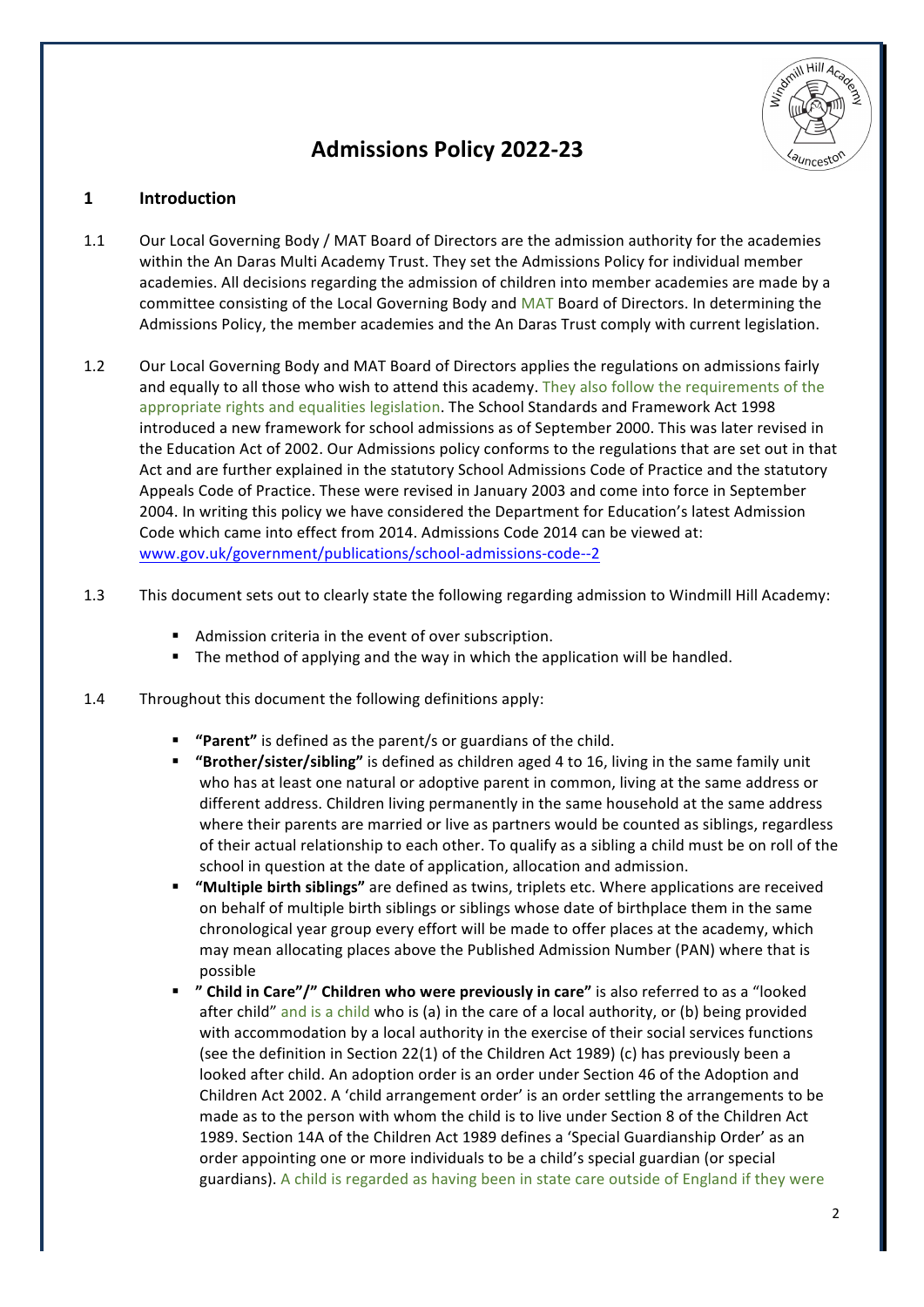in the care of or were accommodated by a public authority, religious organisation, or any other provider of care whose sole or main purpose is to benefit society (see Section 23ZZA(8) of the Children Act 1989 (Inserted by Section 4 of the Children and Social Work Act 2017).

- **"Home address"** is defined as the address of the adult/s with parental responsibility with which the child normally lives. The home address is that which applies at the time of application. Where children spend time with parents at more than one address, the address used to allocate a school place will be the one at which the child is ordinarily resident. Where children spend equal time with both parents, the address used will be where the parent receives child benefit for the child and/or the child is resident for at least three nights per school week. Changes of address occurring shortly after application, but before offer of places, can normally be considered if notified in writing to the Local Authority Admissions Team or the individual academy directly. Places cannot be allocated based on intended future changes of address, unless house moves have been confirmed through the exchange of contracts or the signing of a formal lease agreement. A temporary address will only be used for allocation purposes where no permanent address is available. Applications for children of service families will be processed and places allocated based on the proposed address (with supporting evidence) or if the family are not able confirm a proposed address and a unit and quartering address is provided, an allocation will be based on this unit or quartering address. For the purpose of measuring distances, the main entrance of the unit will be used. Details on how the LA establishes a 'home address' can be found in the latest online admissions booklet at www.cornwall.gov.uk/admissions. Any disputes in relation to the child's home address should be settled before applying, the admission authority will not become involved in any parental disputes. If agreement cannot be obtained before an application is made then parents/carers may need to settle the matter through the courts. Where no agreement is reached, or order obtained the admission authority will determine the home address. For information on disputes between persons with parental responsibility in relation to school preferences please see Cornwall LA's Co-ordinated Admissions Scheme for the relevant year.
- **"Compulsory school age"** is defined as the age at which a child must start school when a child reaches the age of five he/she must start school in the term following his/her fifth birthday (unless educated otherwise).
- "Designated Area" is how Cornwall Council has divided Cornwall into geographical areas. Each of these areas is served by a specific primary school, or in some cases, groups of schools. These areas are termed "designated areas" (you may also have heard these areas referred to as "catchment" areas. The designated area used in Windmill Hill Academy's oversubscription criteria will be as defined by Cornwall Council. Note: not all schools prioritise on the basis of designated area or use Cornwall Councils defined area, however, entitlement to home to school to school transport will still be based on these areas. Your designated school will not always be the one nearest to your home address. Maps are available for all designated areas online at www.cornwall.gov.uk/admissions or by calling the School Admissions Team on 0300 1234 101 or by emailing schooladmissions@cornwall.gov.uk If you are planning to move into the designated area of Windmill Hill Academy, your application for a place for your child will not be given the priority accorded to designated area pupils without firm evidence of your new address and moving date, such as a copy of a signed and dated tenancy agreement or confirmation that contracts have been exchanged.
- "Unequivocal Professional Recommendation" applicants will only be considered under this criterion where the parent/carer can demonstrate that **only** the preferred school can meet the exceptional medical or social needs of the child, supported by a recommendation from, for example, a doctor, school medical officer, or educational psychologist. Such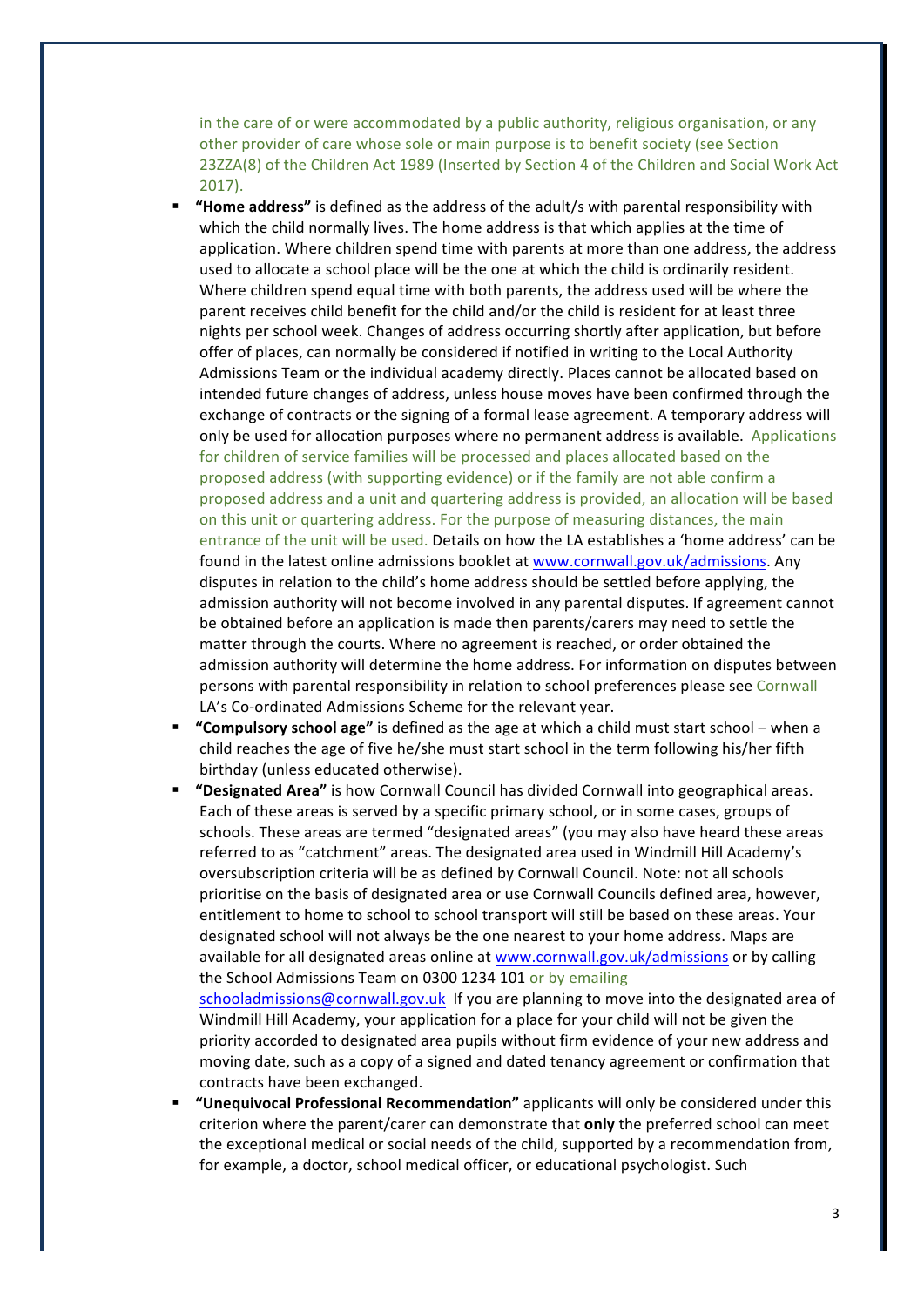recommendations must be made in writing to the School Admissions Team and must give full supporting reasons. The admission authority will make the final decision on whether or not to accept an application under this criterion.

- **"Tie-breakers"** if any of the criteria for admission leave more children with an equal claim than place available, priority will be given to the child who lives nearer to the preferred school.
- **"Final Tie -breaker"** should the tie breakers still leave children with an equal claim because distances are the same, random allocation will be used to decide on priority. The academy will use the Local Authority Random Allocation Protocol (available on request).
- **"LA"** means Cornwall Local Authority. Contact details are School Admissions Team, New County Hall, Truro, TR1 3AY, schooladmissions@cornwall.gov.uk, Phone: 0300 1234 101.

# **2 Aims**

- 2.1 Windmill Hill Academy seeks to be an inclusive academy, welcoming children from all backgrounds and abilities. This is reflected in the published individual academy "Vision and Aims" statement (found on the academy website).
- 2.3 The only restriction placed on entry is that of number. If the number of children applying for entry exceeds the places available, the procedure set out below is used to determine whether a child is to be accepted or not. It is our wish for parents to find a place for their child at the school of their choice. However, this is not always possible, due to excess demand on the places available.
- 2.4 A child's level of ability is irrelevant to this academy's admissions policy.

## **3 How parents can apply for their child to be admitted to Windmill Hill Academy**

- 3.1 Windmill Hill Academy has been an academy since January 2014, and it determines the admission arrangements in agreement with the Local Authority. The application process for admissions into Reception Year (the initial year of entry), is coordinated by Cornwall Local Authority (LA) which acts on behalf of the Local Governing Body/Board of Directors). Parents should apply online at www.cornwall.gov.uk/admissions or submit a Cornwall Application Form available from Windmill Hill Academy or from the LA Admissions Team no later than the national closing date. Offers of places will be issued by the LA on the published offer date. Late applications (those submitted after the national closing date) will also be processed by the LA Admissions Team.
- 3.2 Parents wishing to visit Windmill Hill Academy prior to applying are welcome to do so. Visits are not "interviewing" and does not affect any decision regarding the availability of a place. No interviews are held as part of our admissions process. All parents are advised to read the annual published LA Primary Admissions Booklet for Parents before applying.
- 3.3 The annual LA Primary Admissions Booklet/on-line guidance informs parents how to apply for a place at the school of their choice. Parents have a right to express their preference, but this does not guarantee a place at that school. Over-subscription criteria are applied in the event of applications going over our agreed **Planned Admission Number (PAN)** for Windmill Hill Academy of 30 pupils annually in a single year group. The Local Governing Body/Board of Directors agreed oversubscription criteria (in line with current LA maintained school's over-subscription criteria) for Windmill Hill Academy can be viewed in this document, in the annual LA Primary Admissions Booklet and online at the Cornwall County Council website.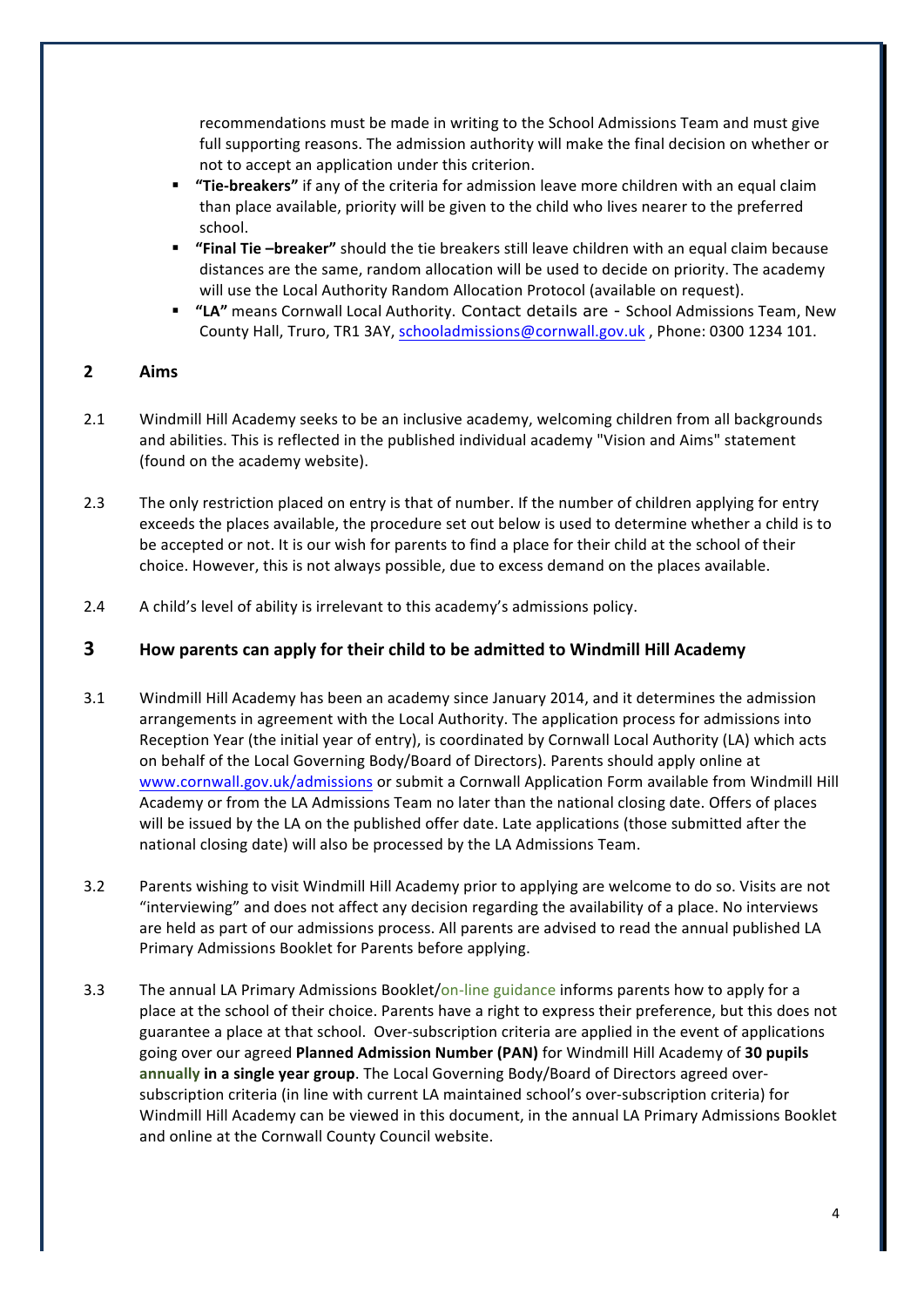- 3.4 In this area, children enter school at the start of the academic year in which they become five. There is one admission date per year, early in September (i.e. when the autumn term begins). To qualify for entry into Reception children must have reached the age of four by the 31<sup>st</sup> August in that year. Therefore, parents who would like their child to be admitted to this academy during the year their child is five should ensure that they return the necessary application form to the LA by the national closing date.
- 3.5 Parents of pupils who are reception aged can request **deferred or part time entry until** their child is compulsory school age – see www.cornwall.gov.uk/admissions for more information. Parents considering this option need to make an appointment to discuss it further with the Head Teacher at this academy.
- 3.6 Parents of pupils who have deferred reception class entry and whose child becomes 5 in the summer period (defined as having a birth date from April  $1^{st}$  to August  $31^{st}$ ) will have the option to start their Reception Year at aged 5 rather than go straight into Year 1. Parents need to contact the Head Teacher at this academy promptly to discuss this option.
- 3.7 In year admissions for children in year groups Reception through to Year 6 are arranged through parental application for a place to the LA (see the LA website for application forms). The academy itself does not determine the outcome of in year allocation decisions. Parents and the school will be notified by the LA if a place has been allocated at this academy. If the year group for which a place is being applied for already has 30 pupils then the request for a place will be refused.
- 3.8 The Admission Code 2014 requires us to state how requests for **placement outside the normal age** group can be made. Although most children will be admitted to the school with their own age group, from time to time parents seek places outside their normal age group for gifted and talented children or those who have experienced problems or missed part of the year, often due to ill health. While it would not normally be appropriate for a child to be placed in a year group that is not concurrent with their chronological age, the Head Teacher will consider these requests carefully and will decide based on the circumstances of each case – see below Section 7 for further information.
- 3.9 If your child has an Education, Health and Care Plan (EHC Plan), you do not need to complete an application form as a school place will be identified through a separate process. Please contact the SEN Assessment and Provision Team for more information: Tel: 01872 324242 Email: specialeducation@cornwall.gov.uk

However, if a request has been made for an EHC needs assessment for your child, or your child is currently being assessed to decide whether an EHC Plan is necessary, you will need to make an application using the normal process.

The process for SEN admissions can be found in the Local Authority's Local Offer: www.supportincornwall.org.uk

## **4 Priority Criteria**

4.1 Children who have an Education, Health and Care Plan that names the academy must be admitted. Note children with an Education, Health and Care Plan that does not name Windmill Hill Academy will be referred to the Individual Needs Team at the LA to determine an appropriate place.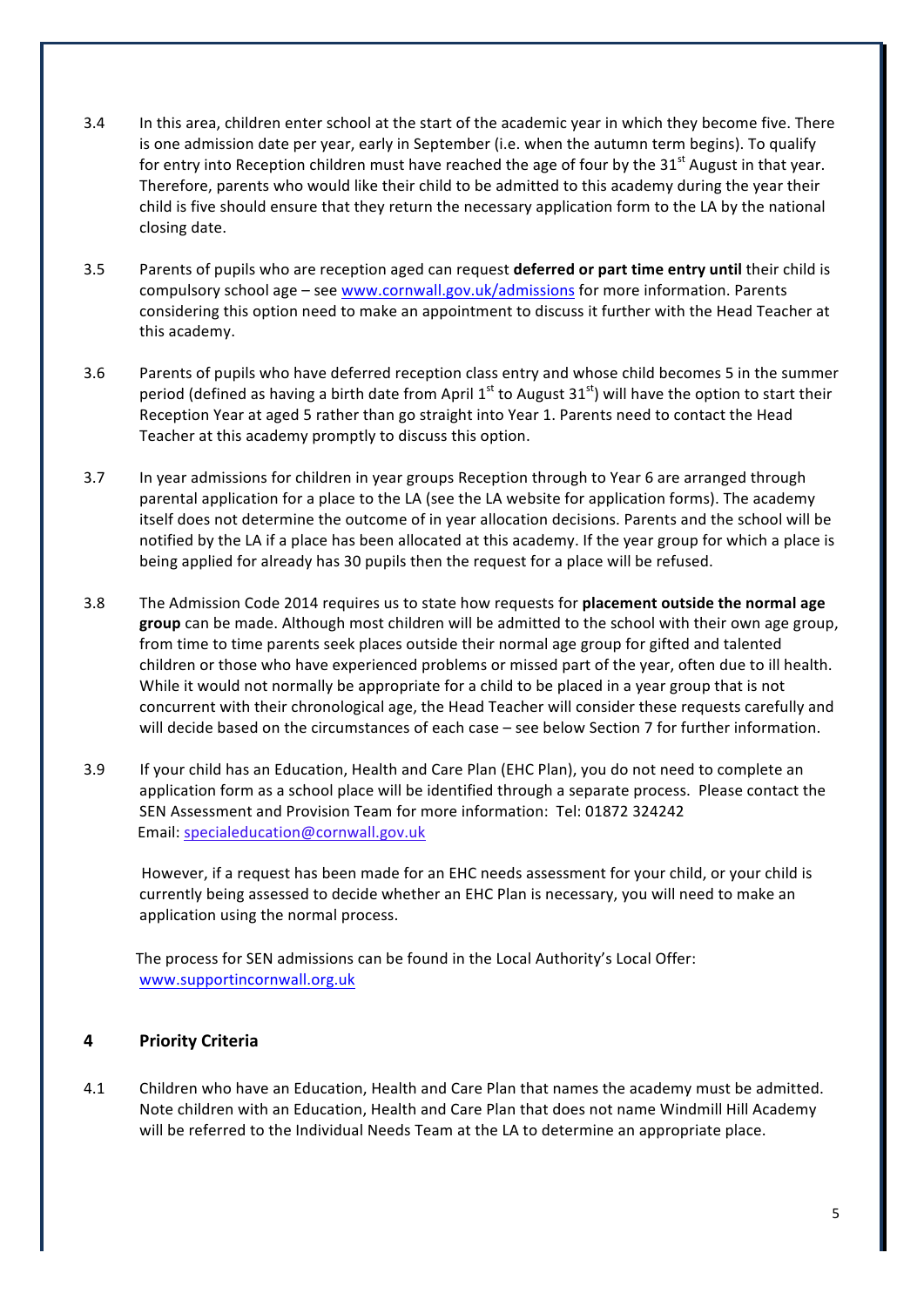- 4.2 The following priority order will be used to decide which children should occupy any vacant places, after the admission of pupils with an Education, Health and Care Plans where the academy is named in the plan:
	- **E** (1) Children in care or children that were previously in care but immediately after being looked after became subject to an adoption, child arrangements or special guardianship order including those who appear (to the admission authority) to have been in state care outside of England and ceased to be in care as a result of being adopted.
	- **(2)** Children who live in the designated area of the academy or whose parents can provide evidence at the time of making the application that they will be living in the designated area of the preferred academy by the date from which admission is required.

If there are more designated area children wanting places at a school than there are places available, criteria 3 to 5 below will be used to decide which of these children should have priority for admission. If there are still places available after all the designated area children have been allocated places, criteria 3 to 5 will be used to decide which of the remaining children should have priority for spare places.

- **•** (3) Children with an unequivocal professional recommendation from a doctor, school medical officer or educational psychologist that non-placement at the preferred academy would not be in the best interest of the child and that placement at the preferred school is essential. Such recommendations must be made in writing to Cornwall Council, Admissions and Transport, East 0, County Hall, Truro, TR1 3AY and must give full supporting reasons.
- **•** (4) Children with siblings who will still be attending the preferred academy at the time of their admission.
- § **(5) - All other children**.
- 4.3 If there are more children in any category than there are places available, places will be prioritised and awarded to children who live nearest the academy. Home to school distances used for tiebreaking will be measured by a straight-line measurement as determined by Capita One and supported by Cornwall Council's nominated Geographical Information System. Measurements will be between your home address (the centre of the main building of the property) and the main gate of the school (as determined by Cornwall Council). Distances used to determine nearest school with room (i.e. where it is not possible to offer a place at a preferred school) and for establishing transport entitlements will be by nearest available route measurement as determined by Cornwall Council's nominated Geographic Information System software.
- 4.4 Windmill Hill Academy is committed to complying with parental preference in respect of parents living within and outside the local area, however if you are planning to move into the local area your application for a place for your child will not be given priority accorded to local area children without firm evidence of your new address and moving date, such as a copy of a signed and dated tenancy agreement or confirmation that contracts have been exchanged and a completion date agreed.
- 4.5 A child's attendance at Launceston Pre-School does not guarantee that child a future place in this academy.

# **5 Over-subscription**

5.1 For admission into Reception Year-September intake the LA on behalf of the Local Governing Body/MAT Board of Directors, will offer 30 places annually to children. This is the Published Admission Number (PAN) for that year group. If more than 30 applications are received, the over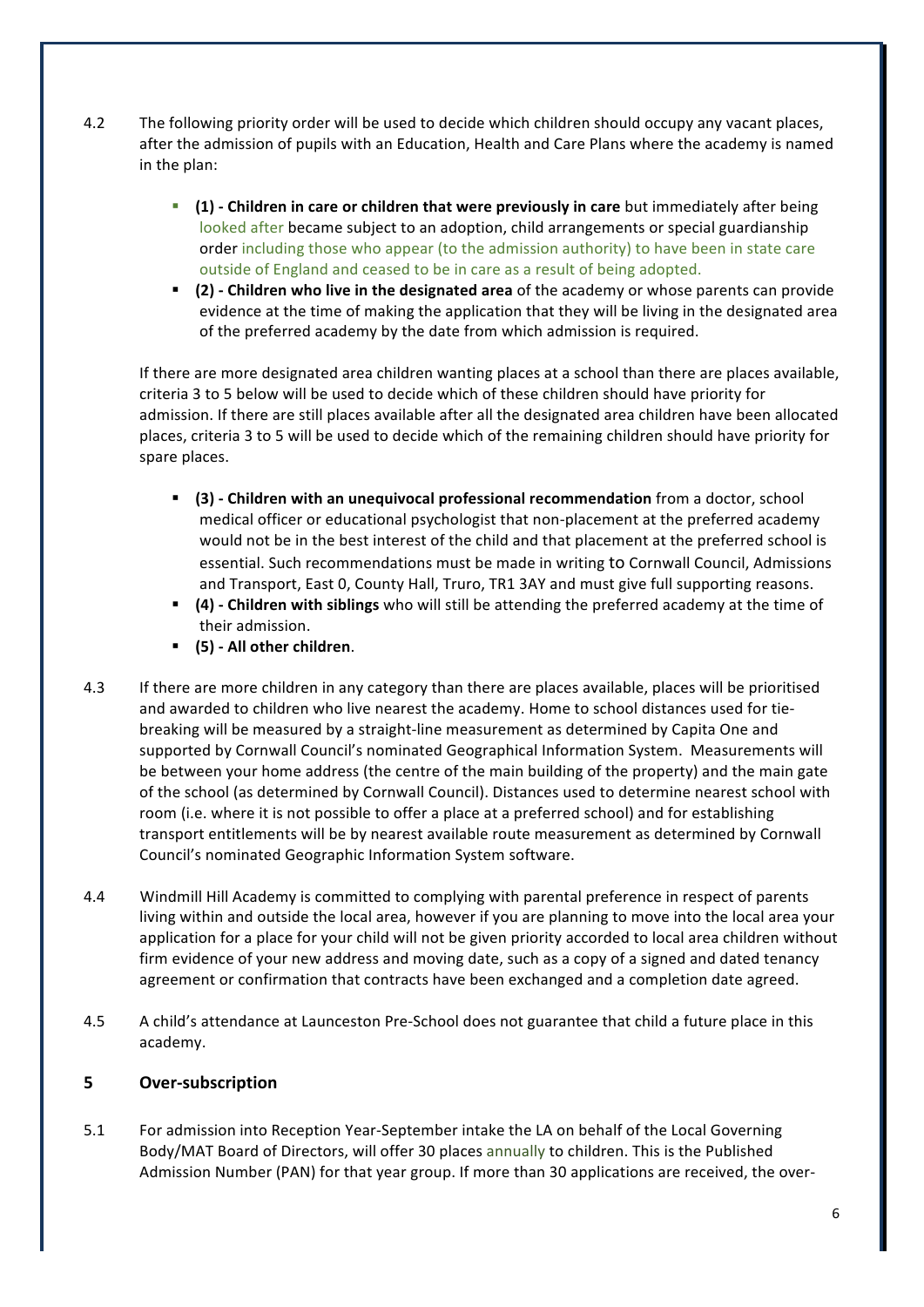subscription criteria will be applied to determine priority for places. All school preferences (as declared by parents on the LA application form) are treated equally, regardless of whether they are first, second or third preferences. When an application is refused, the child's details are automatically placed on a reserve (waiting) list for the year group, ranked according to the admission criteria.

- 5.2 Children who have an Education, Health and Care Plan that names the academy must be admitted. The following over- subscription criteria will be used to prioritise applications after the admission of children whose Education, Health and Care Plan names the school.
- 5.3 As part of the coordinated scheme for primary admissions, the LA Admissions Team will maintain the reserve (waiting) list on the behalf of the academy, ranked according to the over-subscription criteria. The reserve (waiting) list will be held until the end of the autumn term. Parents should contact the LA Admissions Team if they wish to remain on the reserve (waiting) list beyond the autumn term. Parents will be contacted if a place becomes available for their child but should be aware that their child's place on a reserve (waiting) list may change if an application subsequently received that meets a higher criterion than their own or is subject to a successful Admissions Appeal.
- 5.4 If the criteria outlined previously in Section 4 leaves more children with an equal claim than places available, the following tie-breakers will be used:

#### **(1) All other children**

■ For children, where two or more children fulfil the same criterion, priority will be given to the child who lives nearer to the preferred school. Home to school distances in a tie break will be measured by a straight-line measurement as determined by Capita One and supported by Cornwall Councils nominated Geographical Information System. Measurements will be between your home address (the centre of the main building on the property) and the main gate of the school.

#### **(2) Final tie-breaker**

Should the tie-breakers above still leave children with an equal claim because distances are the same; random allocation will be used to decide on priority. Cornwall Council's Random Allocation Protocol (supervised by an independent person) will be used and is available from the Council by request to the Admissions and Transport Team.

## **6 In Year Admissions**

- 6.1 Applications for a place after the start of the school year or for any other year group are processed by Cornwall Local Authority, which acts on the behalf of the academy. The LA will contact the academy to check if places are available in the relevant year groups. Parents should apply online at www.cornwall.gov.uk/admissions or submit a Cornwall Application Form available from the academy office or from the LA Admissions Team.
- 6.2 Offer of a place letters will be issued by the coordinating LA giving a start date and a period by which the place must be taken up. If a place at Windmill Hill Academy is offered, parents are asked to contact the academy so that the relevant paperwork may be completed, and a visit to the new class and start date can be arranged.
- 6.3 Parents wishing to visit Windmill Hill Academy prior to applying are encouraged to do so.

#### 6.4 The address of the LA Admissions team is

■ *School Admissions Team, New County Hall, Treyew Road, Truro, TR1 3AY*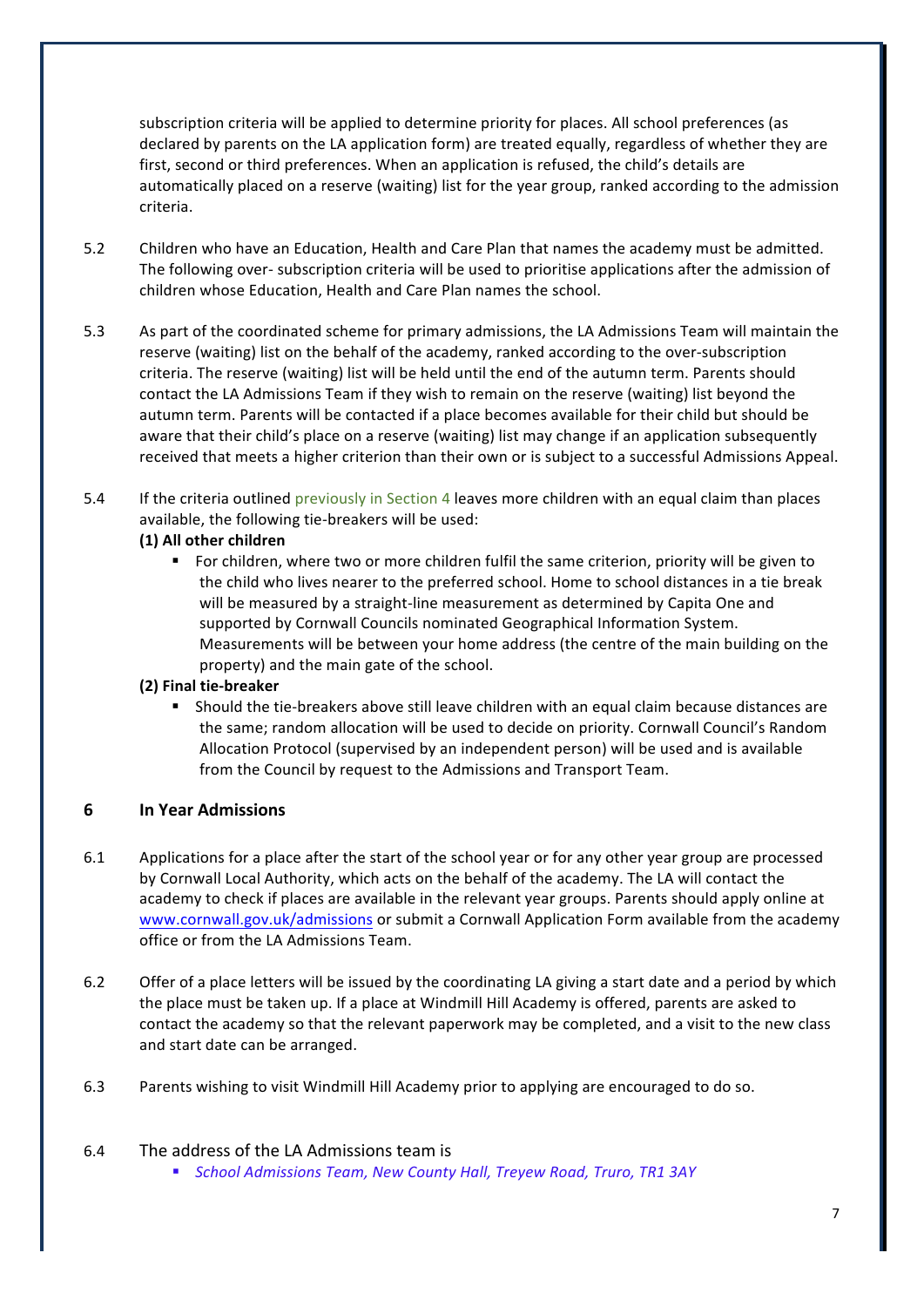# **7 Additional Admissions Information**

- 7.1 **Allocation to an alternative year group** If there is no place available in a child's year group; the academy will not normally allocate a place in another year group. This is not considered to be in the best interests of the child. However, the Admissions Code 2014 makes it clear that the Admission authority must make decisions about placements outside the normal age group based on the circumstances of each case and in the best interests of the child concerned. This decision-making process will include taking account of:
	- the parent's views;
	- $\blacksquare$  the views of the Head of School/Executive Head Teacher of the academy/academy trust
	- information about the child's academic, social and emotional development;
	- where relevant the child's medical history and the views of medical professionals;
	- whether they have been previously educated out of their normal age group;
	- whether they may naturally have fallen into a lower age group if it were not for being born prematurely.
- 7.2 **Requests to transfer schools** Windmill Hill Academy will always discourage parents wishing to transfer a child from another local school because of a dispute with that school and will always request that the matter is discussed with the Head teacher of the child's current school. We believe it is better to address the problem and seek a solution rather than disrupt a child's learning because of a transfer.
- 7.3 **Equality Policy** It is our policy that families of all backgrounds shall have equal consideration relating to all aspects of the running of the academy - including admissions. Our arrangements will not disadvantage unfairly, either directly or indirectly, anyone involved in the process from a social or racial group, religion or belief, gender or a child with a disability or special educational needs.
- 7.4 **Free school transport** For providing assistance with home to school transport, the LA has a defined designated/catchment area for the admission process. Any child living within the LA defined area but more than three miles from the academy is entitled to assistance with transport. For more information contact the LA Admissions Team.
- 7.5 **Deferment to starting school** Parents can request that the date their child is admitted to the academy is deferred until later in the school year or until the child reaches compulsory school age in that school year. Parents can also request that their child attend part time until the child reaches compulsory school age. If parents wish to discuss up these options, they must make an appointment with the Head Teacher to review possible arrangements in greater detail. The school admission authority are responsible for making the decision on whether or not a child will be admitted outside of their normal age group. However, where a child has an EHC Plan the decision rests with Cornwall Council.
- 7.6 Waiting lists If the school is oversubscribed a waiting list will be held for the whole of the academic year for all year groups and parents/carers can request that their child is added to this list if they are refused a place. The waiting list will be based on the school's over-subscription criteria and a child's place on a waiting list is subject to change according to additional information received about applications or children being added to the list – so their place on the list might move or down. No **priority** is given to the length of time that a child has been on the list. Children with an EHC Plan and children in care or children that were previously in care including those who appear (to the admission authority) to have been in state care outside of England and ceased to be in care as a result of being adopted. will take precedence over those on the waiting list. Children admitted under the Fair Access Protocol will also be given priority over children on the waiting list.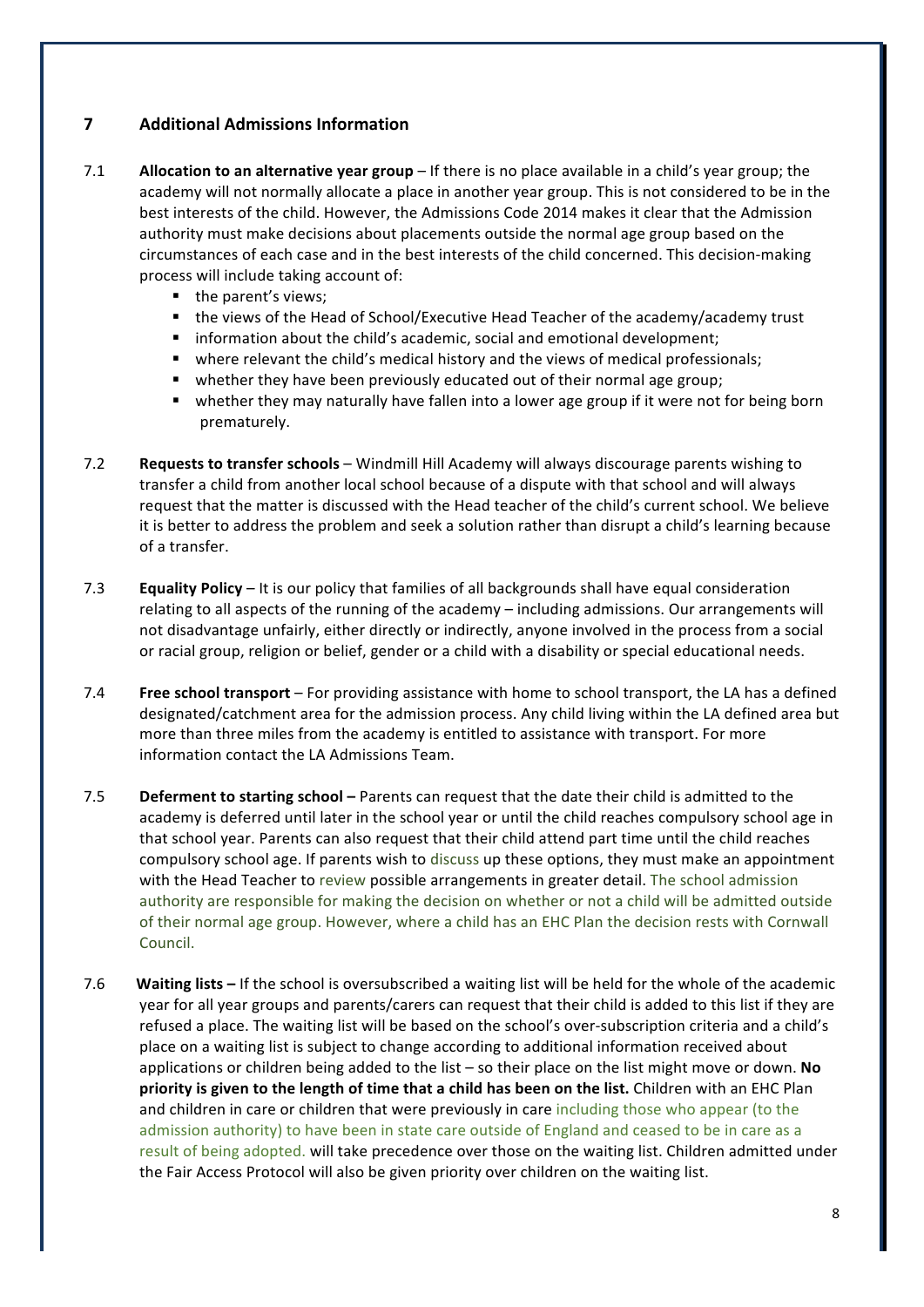# **8 Admission Appeals**

- 8.1 If a child is not offered a place at the academy, it will be because to do so would prejudice the education of other children by allowing the number of children in the school to increase too much in a year group.
- 8.2 If parents wish to appeal against a decision to refuse entry, they can do so by applying to the LA using forms provided by the LA and/or the academy. An independent panel (arranged by Cornwall Council on behalf of the Local Governing Body and MAT Board of Directors) considers all such appeals, and its decision is binding for all parties concerned. Further details and a timeline can be found Cornwall Councils Co-ordinated Admissions Scheme. If the appeals panel decides that we should admit a child to whom a place had been refused, then we will accept this decision and continue to do all we can to provide the best education for all the children at our academy. (Further details for appeals are set out in the revised Code of Practice on School Admissions Appeals 2014)
- 8.3 Parents do not have a right of appeal if they have been offered a place and it is not in the year group they would like.

# **9 Infant Class Size Appeals**

- 9.1 In 1998 the School Standards and Framework Act (SSFA 1998) was passed which changed the legislation relating to infant class sizes. It is no longer permitted to exceed 30 children in an infant class with only one qualified teacher. Often a place is refused because of the infant class size rule. If appealed by a parent an independent panel will look at the decision made by the admission authority. The appeal panel can only overturn the decision to refuse a place if you are able to prove:
	- The child would have been offered a place if the admission arrangements had been properly implemented; Or
	- The child would have been offered a place if the arrangements had not been contrary to mandatory provisions in the School Admissions Code and the SSFA 1998; Or
	- The decision to refuse a place was not one which a reasonable admission authority would have made in the circumstances of the case.
- 9.2 Very few infant class size appeals are successful.
- 9.3 Under the revised national School Admissions Code, additional children may be admitted under very limited exceptional circumstances. These children remain as "excepted" pupils for the time that they are in an infant class or until class numbers fall back to the current infant class size limit. The "excepted" children are:
	- Children with Education, Health and Care Plans admitted outside the normal admission round;
	- A child in care and children previously in care including those who appear (to the admission authority) to have been in state care outside of England and ceased to be in care as a result of being adopted admitted outside the normal admission round;
	- Children admitted, after initial allocation of places, because of a procedural error made by the admission authority or Local Authority in the original application process;
	- Children admitted after an independent appeals panel upholds an appeal;
	- Children who move into the area outside of the normal admission round for whom there is no other available school within reasonable distance:
	- Children of UK service personnel admitted outside of the normal admission round;
	- **F** Twins and children from multiple births when one of the siblings is the 30<sup>th</sup> child admitted.